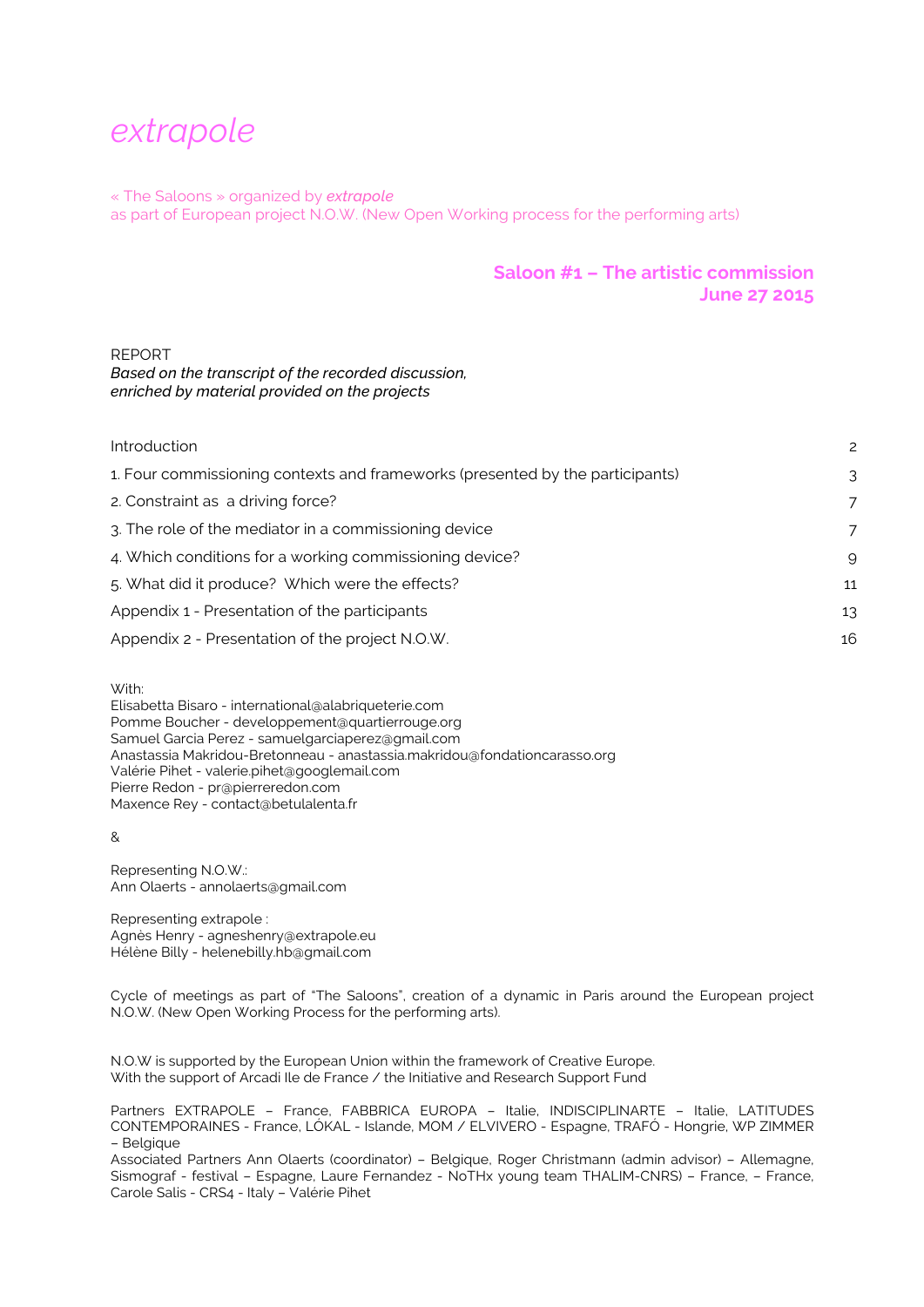## **Introduction**

With the support of Arcadi (fund supporting initiative and research), extrapole initiated 'The Saloons', a cycle of meetings with variable geometry, allowing the creation of a dynamic in Paris area around the European project N.O.W. (New Open Working Process for the performing arts).

N.O.W. is a research project in an experimental situation, in which extrapole and seven European partners have engaged in a forward-looking and constructive reflection on the evolution of their practices in the accompaniment of projects and of artists' careers.

From certain themes addressed in the framework of N.O.W, and in a cooperative dynamic, we want this initiative to create a space for discussion, based on the sharing of experiences and practices, all aimed at prospective exchanges.

Each meeting session brings together a dozen professionals in a work group composed according to the chosen theme.

## *The participants at the meeting held June 27, 2015 had been invited to share their experiences and exchange with us around the following questions:*

The practice of commissioning an artist is ancestral. It inter-crosses in a wide variety of practices and disciplines and aggregates a number of issues in connection with processes and working time, their frameworks and conditions of execution, of distribution, their influence on the artistic content.

We believe that the performing arts could explore other commissioning frameworks such as those of the "New Patrons". In this initiative, art seen as an experience is at the service of the needs of civil society. This experimentation around the commission engages premises of replies regarding the meaning of participation and the role of each of the participants in the collaborative process. It questions the strategic placement of mediation, in its function of opening debates and managing non-consensus.

## *What interests us:*

*How the artistic commissioning device can be renewed in the field of the performing arts? How could it otherwise reformulate questions related to the creative process, and those concerning the link to the public and the link to civil society?*

*What "transferability" can we imagine for the performing arts in a New Patrons system? Is the nonperennial nature of the work the only dimension that makes a difference?*

*What were the notable experiences opening new collaborations and interactions with the public(s) concerned, such as creating spaces for negotiation between people?*

From experiments exposed:

What specificities in the rapport of the artist to the patron (in particular if civil society is involved)?

What is the nature of the link to audiences And what can this produce? (In particular, the question of participation)

The conditions of production:

- What temporalities?
- The eventual "prerequisites" for the artist? The patron, the mediator
- Presenter/producer: accompaniment issues > > who would be in the position of mediator?
- The intercultural and "global" dimension of projects
- The dimension of the longevity of the work vs. the ephemeral and the trace left

Like the New Patrons, opening towards the democratic question (see the use of the term 'democratic art'): how to "produce" this democratic space, what are the conditions?

How do the performing arts inscribe themselves in the production of democratic spaces? What possible interactions with NOW?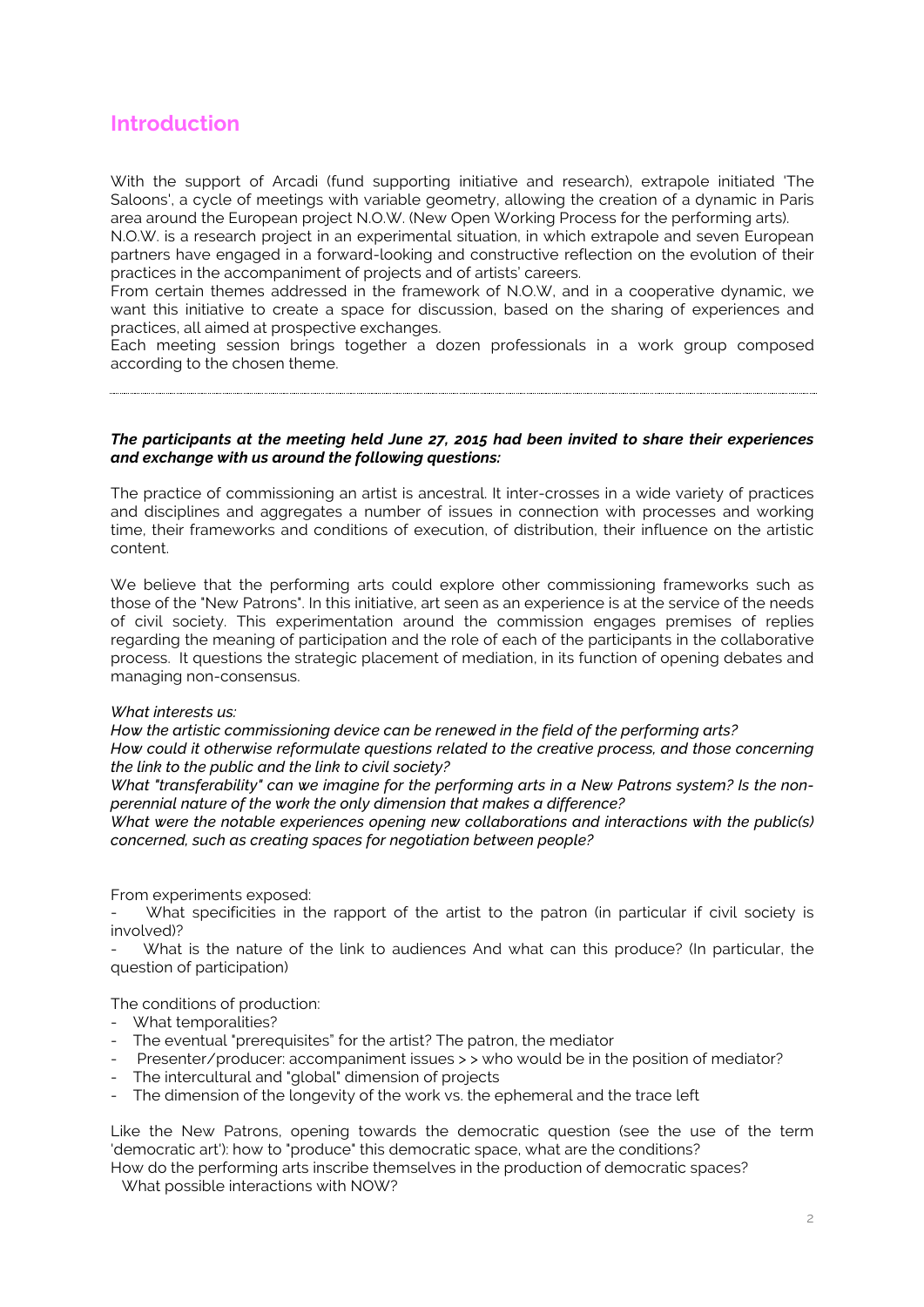## *1. Four commissioning contexts and frameworks* **(presented by the participants)**

## Project: *B-Project* – Creation of the work *CURIOSITIES* (2013-2014)

Presented by Maxence Rey, choreographer - Betula Lenta comapny & Elisabetta Bisaro, International Projects Manager - La Briqueterie, France

### *Commissioners*

Jheronimus Bosch 500 Foundation, based in S-Hertogenbosch (The Netherlands – Bosch birth place)

#### *Starting point*

On the occasion of the 500th anniversary of the death of the painter Bosch, it was the will of the foundation that actions and events be developed around his work. It thus created the Bosch Cities Network in 2010 to promote international coproductions between artistic locations and cities holding works by Bosch. The first project issued from this international endeavour is the B-Project, which is choreographic, responding to the desire of the foundation to create a territory of choreographic experimentation by connecting with partners in the field of choreography and dance - a fine and intelligent posture; to keep alive the work of Bosch, they wished that other artists integrate and create around his works.

The Jerhonimus Bosch 500 Foundation brought together various structures or dance festivals in cities that host one or m

ore works by the Dutch painter. The group consolidated around 4 organisations: the Dance Umbrella festival in London (GB), the Festival Operaestate B-Motion in Bassano del Grappa (IT), D. ID Dance Identity in Pinkafeld (AU) who also organize the Burgenländische Tanztage, and the Briqueterie - CDC of Val de Marne (FR). In addition, as the JB 500 Foundation is not a coordinator, it associated with a local structure, the Cement Festival (NL).

In October 2012, the partners applied to the Culture program of the European Commission. The project was not selected, but nonetheless the partners collectively decided to produce the project as it was conceived. The JB 500 Foundation contributed largely financially to its production.

### *Commissioning framework / specifications*

The B-Project was designed in the form of 5 laboratories from June 2013 to June 2014, and supervised by a mentor, Kristin de Groot, from Dansateliers in Rotterdam (NL), who accompanied the group of five choreographers. It was foreseen that each partner would accommodate certain creations. The request formulated to the 5 artists was the creation of a choreographic work with a short format (max. 30 minutes) and restricted (maximum 3 people on stage, without costly scenery, easily set up, for representation at the various partner locations).

The 5 artists were not obliged to collaborate; the commission was 5 different productions, with each of the artists linked to his own artistic team.

>>> Video documentary on B-Project filmed for Génération Y – Euronews : https://www.youtube.com/watch?v=\_l2eAQy\_Qlw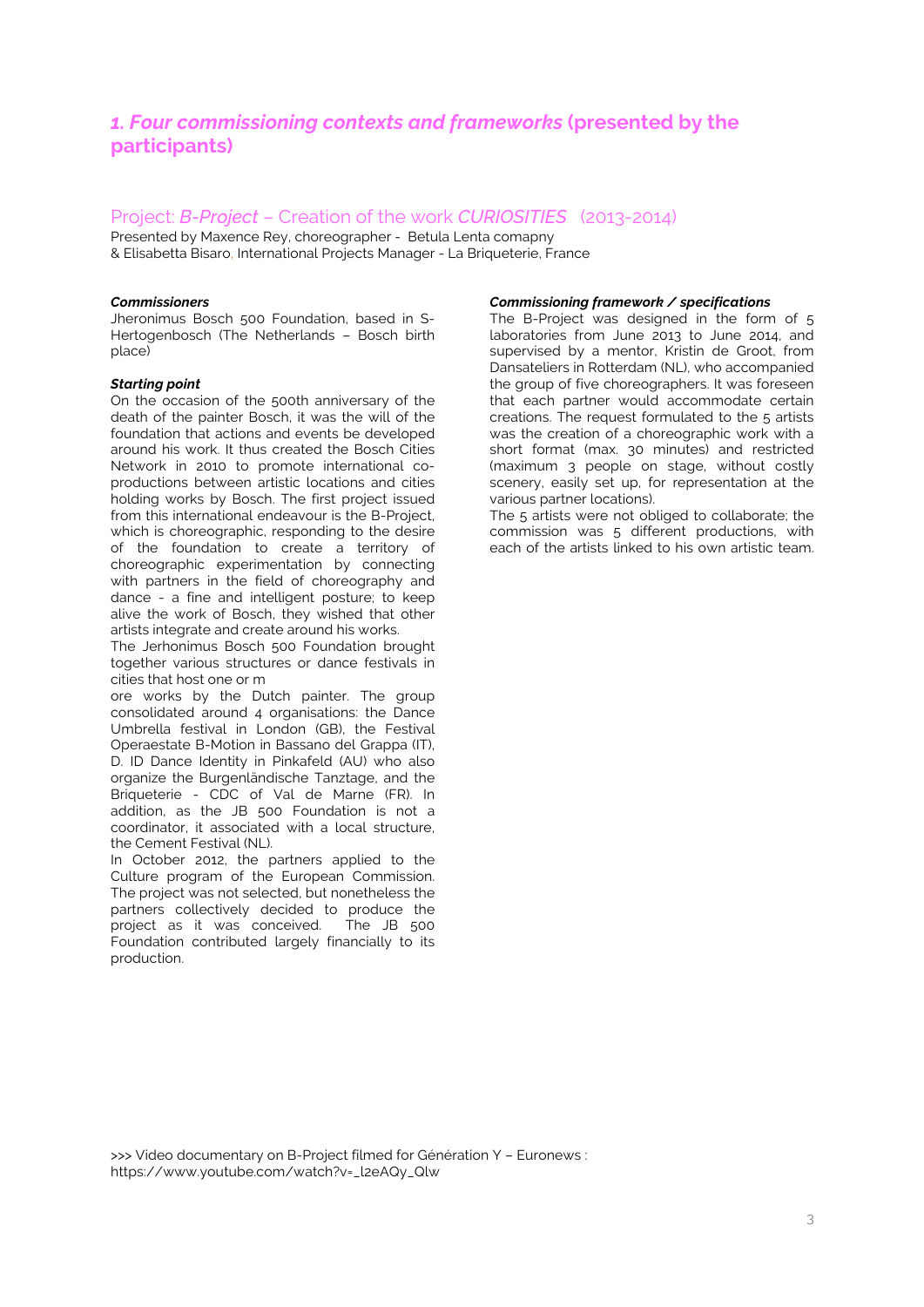## Project : *Marche sonore [EAU]* (since 2007)

Presented by Pierre Redon, artist & Pomme Boucher, founder of Quartier Rouge

### *Commissioners*

The Community of Communes of the Creuse Grand Sud via the Ministry of Culture - DRAC Limousin public commission program; plus multiple partners throughout the territory concerned, formulating each of the «microcommissions» within the project.

### *Starting point*

For Quartier Rouge, the project was born of a first encounter with the town of Felletin via its tourism office, around the management of the site of a former diamond cooperative (diamond cutting) where they propose simple guided tours and had an Eco-Museum project.

In parallel, Pomme Boucher had discovered the work of Pierre Redon in Vassivière, while he was creating the first Marche Sonore (soundwalk) in the Vosges Valley.

Through discussions with the tourism office, Quartier Rouge wished to propose something else, to develop other forms, in connection with the work with stones, of sound design, combined with the documentary aspect. The site of the Diamanterie had many documentary records of old diamond treatment locations which reflected their work in this place. Quartier Rouge and Pierre Redon therefore proposed a first sound design from these elements.

The idea was also to widen the field of vision, following several studies on the development of the site that had remained unimplemented.

### *Evolutions*

The project evolved, expanded geographically, opened the territory and put in relation this work around water; it is now upheld in the context of the Plan Loire Grandeur Nature (Loire FEDER program).

It also benefited from the adhesion of the Community of Communes, and particularly of a mayor who wanted to experiment around the issue of water, and who strongly upheld the project, up to positioning himself as public patron for a larger commissioning. The project is thus a public commission of the Creuse Grand Sud Community of Communes, within the framework<br>of the Ministry of Culture and of the Ministry of Culture and Communication/DRAC of the Limousin.

### *The commissioning framework*

Not a single framework, but rather an aggregation of diverse wills/constraints/opportunities put together, with which Pierre Redon and Quartier Rouge had to compose, in connection with a multitude of local partners on a vast territory,<br>therefore difficult to manage. therefore difficult to manage.

>>> Sound and pictures on Pierre Redo's website : www.marchesonore.com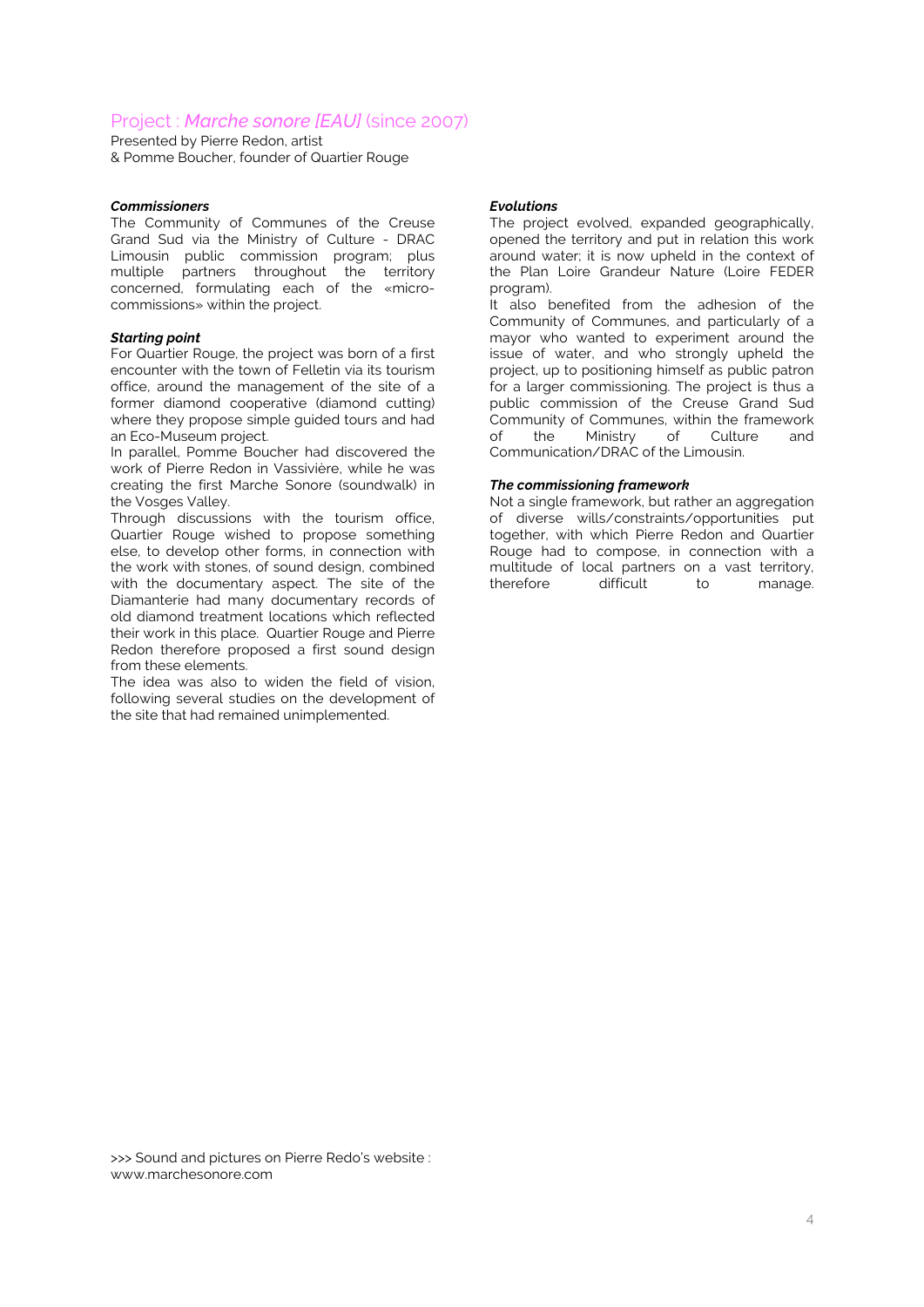## Program : **The New Patrons** (since 1993)

Presented by Anastassia Makridou-Bretonneau, mediator for the New Patrons (Nouveaux Commanditaires) program

#### *Commissioners*

«Any person who wants to can, alone or in combination with others (which is recommended), call upon a mediator to help them assume the responsibility of commissioning an artwork.»

#### *Point of departure, objectives*

The utopia of the New Patrons is to provide an opportunity for members of civil society, who do not belong to the cultural, political, or economic hegemony, to become patrons of an artist by entrusting the production of a work of which they have defined the objectives.

It means emerging from a world that finally just speaks to itself, orders to itself... and to open this space to the rest of society. It is an emancipation process, a utopia, not strictly artistic but deeply political.

### *Specifications*

We say "co-authors" but everyone remains well in his role of commissioner/mediator/artist, and it is together that they fashion the possibility of a creation, according to the protocol proposed by François Hers:

"The politic led by the society of the New Patrons emerges from the request of the person to reach the general; and not conversely.

The action takes place on the stage of art taken from within its walls and erected on any point of a territory. This scene is open to who wishes to assume a responsibility as actor in his own right. and not as simple participant, because the citizen becomes the equal of the artist and thus acquires the authority to publicly evoke the necessity of creating as well as the authority to judge what is produced in the name of art.

On this new stage, relations between all parties involved are governed by trust in order to hear each other, and not by an act of authority or by regulations. It is in assuming their own responsibility that the actors give to their individual commitment a common meaning, and not just a private one.

Finally, so that worlds that know not each other can meet and assist in the emergence of the Art of democracy, this protocol has defined the role of a new player: the mediator. Experience has shown that he is essential and that in the future he will undoubtedly be called upon to intervene in many other area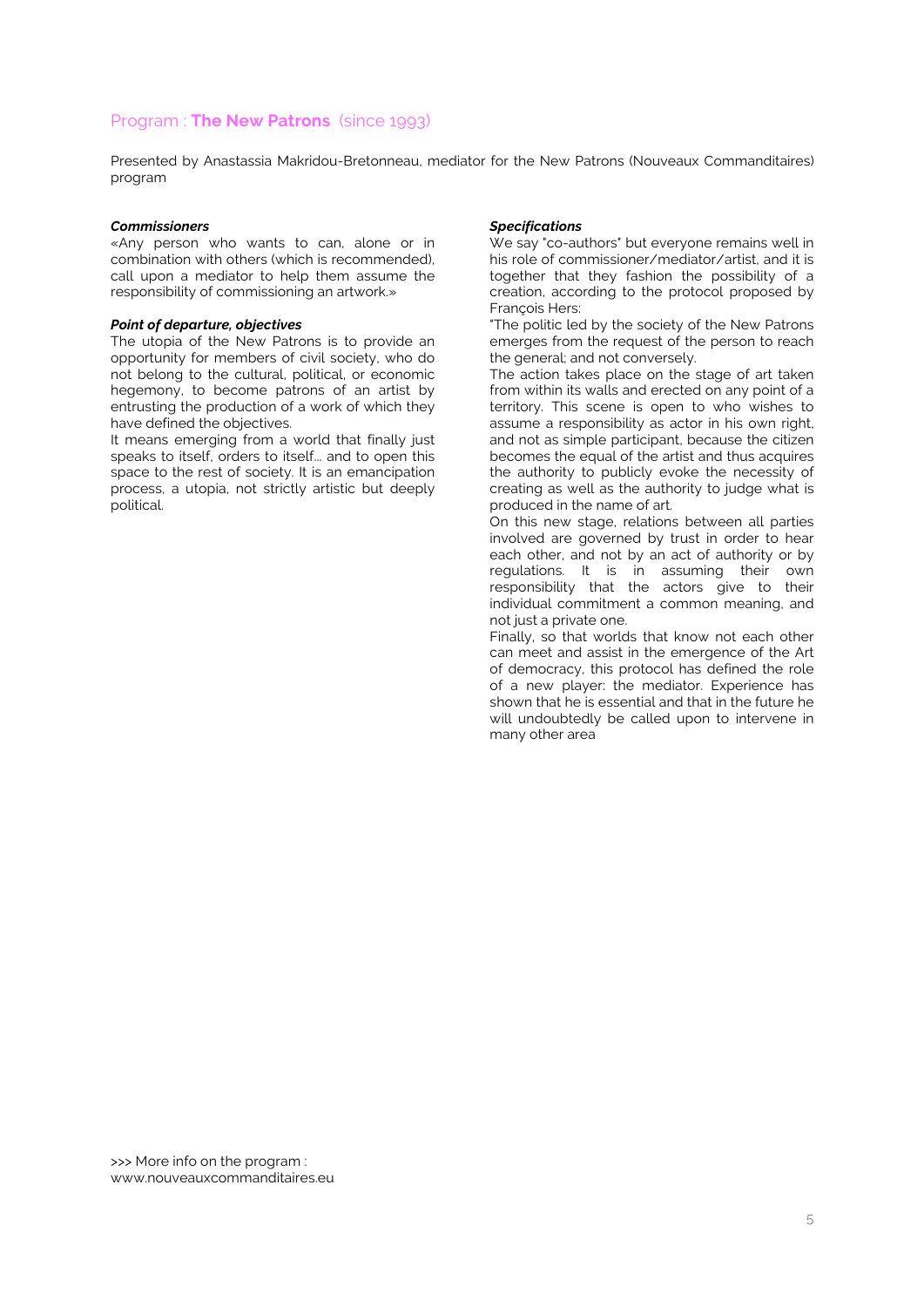## Program: **SPEAP - Sciences-Po** (Poly-Sci) Program of experimentation in arts and politics

Presented by Valérie Pihet, Director of the SPEAP program (2010-2014), and to which Samuel García Pérez (2012) and Agnès Henry (2014) participated.

#### *Commissioners*

People from civil society, selected because they were in problematic situations, professional or other, linked to very specific issues, but at the same time that deeply questioned our manner of envisioning politics...

### *Starting point*

The commissioning program of SPEAP, cofounded with Bruno Latour at Sciences-Po, is based in large part on the methodology of the New Patrons.

They wanted to test a different configuration of this protocol: while preserving the commissioner/ mediation process, they adapted it so that instead of starting from the desire of a sponsor that gives a reason to be to a work of art, the starting point was a problem faced by the sponsor which required reformulation and/or re-presentation.

### *Objectives*

Forcing (positive constraint) the meeting between scientific/artistic fields and patrons.

Showing the complexity of the encounter between several fields, and what this produces: the situation of discomfort created > do we take advantage of this opportunity? If yes how? Or do we restart finally with two distinct forms?

Provoking experiences/transformations by contributing to dishevelling (in a sustainable manner) the practices of the patrons and participants.

## *Specifications*

The idea was to start from a problem - either that commissioners were able to more or less formulate, but for which they were no longer able to find new avenues of work/resolution (in general, when there is no solution in sight, it is that the problematic is poorly formulated), or that they were unable to formulate, the place where they encountered and obstacle, a discomfort either in their professional, associative or private practices...

Starting from a problem rather than from a desire, although the two are closely linked, oriented the work a little differently.

It was not about proposing a work of art or an artist but putting the commissioners in connection with a group composed of artists and researchers in social sciences who followed the SPEAP program, and sharing a problematic situation to create a testing ground for new forms of investigations (with the tools of the arts and social sciences).

We did not predefine the form of the answer; It wasn't necessarily a work. It was possible to produce something "finished" but the framework of the program - time and means – largely limited the establishment of an ambitious outcome. However, as educational program, it was the path – the experience that was permitted - with the participants and commissioner, that was most important because that is where resides the power of transformation that, we are certain, would produce the effects in the participants' practices after SPEAP.

### *A commission example*

The commissioner was director of technical services of the City Hall of Epinay sur Seine, someone very committed to his profession and in whom arose many questions about what he was doing. He had the impression that the City Hall put much effort into urban development (river banks, parks, etc) but noted that despite years of mounting projects for these parks, they remained very little frequented.

They had already ordered a diagnosis of the territory to a civil engineering group, which was very expensive, but ended up with about 20 pages including testimonials and quantitative data, elements that they already knew.

They had also put in place a process of participatory democracy but had the feeling that this taught them nothing either, or when they asked the inhabitants what they thought, the elected officials then chose to do something else...

The order took place at a time when the city aimed to create a 'city centre', it was the Mayors' goal. But what does a 'city centre' mean in a city such as this one, among other things, very close to Paris and quite poor?

For him, this amounted to asking a set of questions: what is the role of the municipal Technical Services? What is a city? What do the inhabitants of a city - of Epinay - want? How to respond to a multiplicity – as many desires as there are people? How to create - or not - a community? Plus a series of problematics: proximity of Epinay to Paris, poverty level, diversity of types of inhabitants, etc.

His problem was very situated, and at the same time he asked more general questions on the role of todays' public service and on politics on the scale of a city hall. In the commissioning framework, it was not about him telling us all of this and then saying "figure it out yourselves" (which comes back to what he had asked of the engineering office, with which there was no interaction until the conclusions were delivered). It was about implementing the conditions of a coproduction between himself, certain others actors in the City Hall engaged with him, artists and researchers from SPEAP, in order to develop all together, through diverse tools, other avenues of response than those usually taken in this kind of situation, while paying attention to the singularity of the actors and the circumstances involved in this specific situation.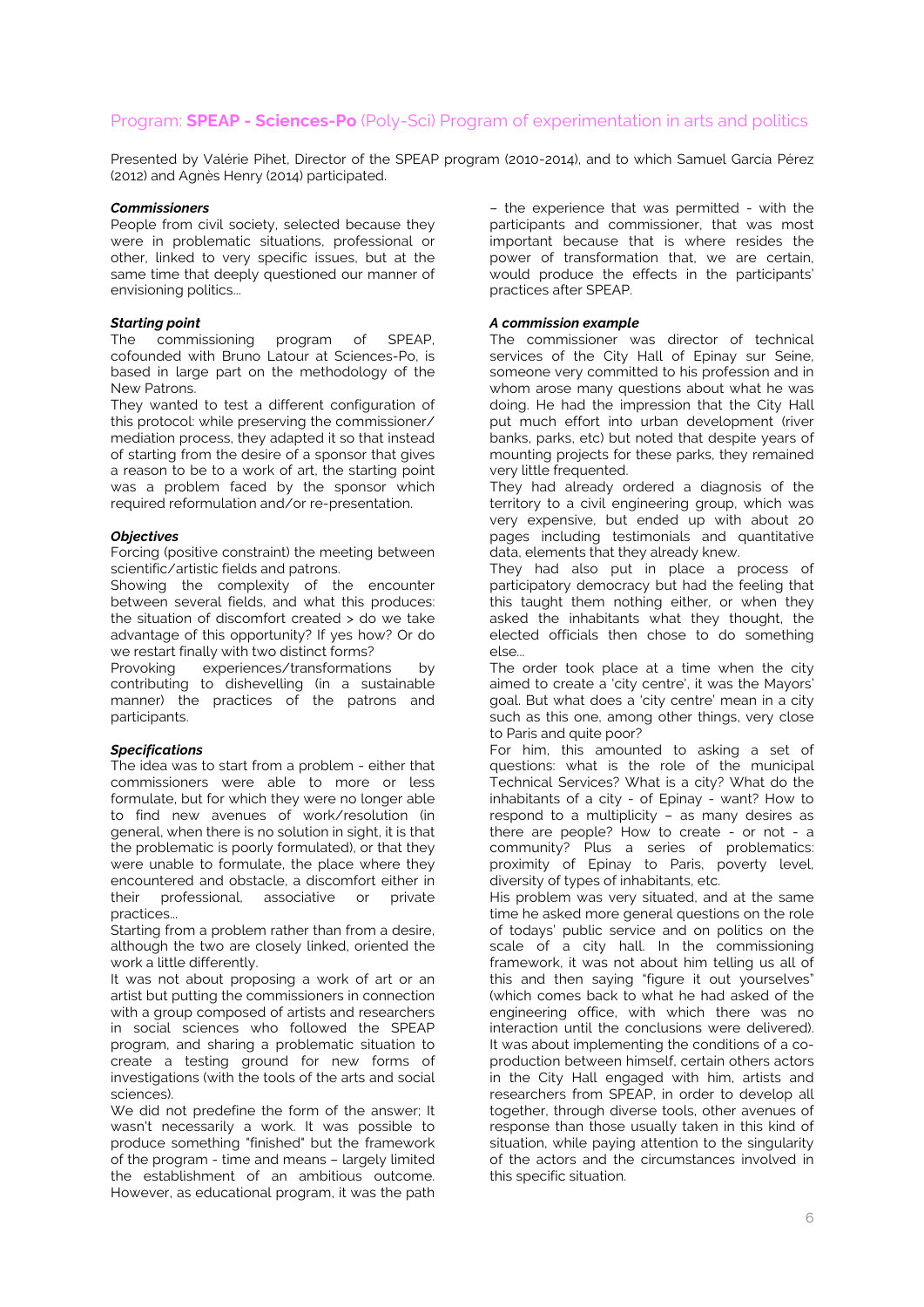## *2. Constraint as a driving force?*

## > The formulation of the framework of constraints

"From the beginning of the project with Pierre Redon, I had in mind the examples of the projects in the New Patrons program. For me what matters is the desire to create inter-relation, with a territory, with its people. With Quartier Rouge we also work with another artist, Johanna Fournier, around a mobile work, and we chose our constraints, imposing meetings as a starting point. The manner in which these projects were carried out do not enter an administrative commissioning framework, but it is a common framework of constraints on which we can build. The projects would not have been done as they were in we hadn't done the work in that manner.

At the same time, the fact of having to write a commission is something that I have a problem with somewhere. How to write the commission formulated in such a way that it nonetheless allows the project to freely evolve, maintaining the freedom of the links that are constantly created, in order to construct things together? "[P. Boucher]

## > What relationship with the patrons?

*There is an idea that persists, that the commission can also be a constraining or even limiting framework, which affects the sacrosanct freedom of the artist. How do you dialog with that? Were there difficult moments with the commissioner? Or were they always benevolent? Is it a 'carte blanche' with only material constraints? Or were there content constraints?* [Questions asked by participants]

With B-Project, we had specific constraints to take on – a very short format and a limited number of people on the set. But for the rest it was 'carte blanche', the Foundation was not at all intrusive. They especially set up a privileged setting for accessing the work of this painter and did not necessarily expect that the finished result have a direct resonance.

It is also a matter of posture; the foundation was always present as were the partners, during the moments of public presentation after each period of residence. But it was not only to exercise a right, the issue was to be there to participate in the process. » [M.Rey]

*The foundation set a framework and then they let the organsation do their work, a delegation in the implementation, a relationship of trust? What right has the foundation over the works created? [Questions asked by participants]*

"We were very independent in the work between the structures and the artists, there was a real delegation in the accompaniment.

Once the works were created, the foundation could choose to present them or not, as was the case for the partner structures. La Briqueterie presented them in the context of the dance biennal of the Val-de-Marne (2 works in the Museum, 2 at the theatre). Now the works continue to live beyond the project, they were born within this framework but they continue to tour as autonomous shows. » [E.Bisaro]

## > Possible reinterpretation of the framework of constraints

"In the case of Marche sonore (soundwalk), there was not a unified command, we received **a set of micro-commissions at each phase in the territory**, the partners each asked for different things (workshops involving youth, conferences...). '' This requires lots of round-trips, negotiation, readapting the project according to the location, etc. It was necessary to play with the different motivations of the projects' partners, **to create a link, benefit from this procedure**. Case by case, it forged special relationships, with specific commitments. » [P.Boucher]

"Each time, it was to see **how the procedure can be itself a work** rather than responding directly to the request. See how a 'workshop' can become a moment of sharing and a part of the work, not a parallel or independent action. » [P.Redon]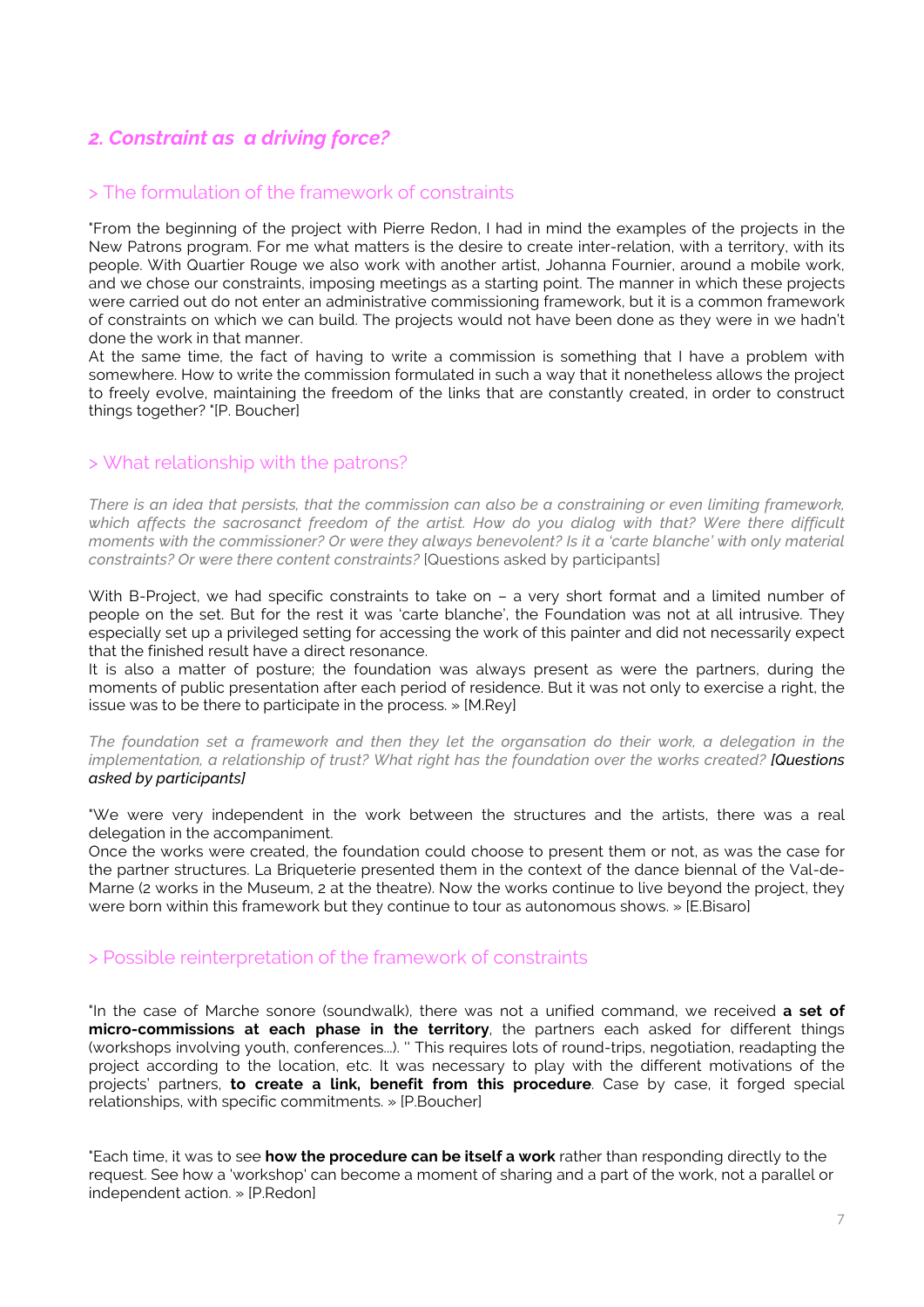## *3. The role of the mediator in a commissioning device*

## > Mediation: is it needed? Why?

"Ideally the New Patrons' protocol would one day function without a mediator, we are not an obligatory step, but at the moment we are necessary. I dream one day of being useless, as of the moment where we reach maturity allowing people to call upon artists to work directly with them... Then there would always be a producer etc. But the **function of mediator exists because there is a hiatus**. "[A. Makridou]

"At the same time, a duo is not the same as a trio, which is possibly why the mediator is necessary; it **breaks the rapport between egos** because people hear many voices answering each other, finding gaps in which we recognize oneself, finding answers to questions." [P. Redon]

"The need for mediation is it not **the consequence of a whole history of the partitioning of different disciplinary fields**? [V.Pihet]

"This place of mediation, I question it very regularly. It's strange to experience, there is no specific reason to be there, but it is necessary because without **mediation dialogue does not occur**. I wonder since when it has evolved, to be where it is today. » [P.Boucher]

## 'Is it also **possibly linked to the multiplication of partakers**?' [M.Rey]

"We have **a society that is no longer sure of its vocabulary of forms**; We live in an opulence of forms, of cultural choices... But today who can say what is avant-garde? The dominant culture? Although there are institutions, today everything coexists, we don't know any more. For example the Philharmonic in Paris was built, but around it there is a musical life that operates completely differently, which does not at all pass by these temples of culture that are built nonetheless. We are very far from imagining that we could be in harmony with all of this, thus the need for mediation. » [A.Makridou]

## > Who are the mediators? What are their roles?

"With **B-Project**, there was a very important element: in this synergy of 5 partners/choreographers, there was a **mentor,** Kristin de Groot, who was present all along, in each of the residencies, who was able to discover and to absorb in the same way as we 5 choreographers. From the beginning before even the first meeting, she invited us to work on "little harmless questions"... first question: why do you dance? ... ' [Mr. Rey]

"In all of the B-Project processes, there was a mediator with **the mentor who reconstructed the group so that it did not disband**, it was a central element.

This resonates with my experience of the **New Patrons**. I think we sense that the artists' work, that is solitary by nature, needs to be fed through contacts, relationships with others who bring a different look on things he knows not. It **connects with other worlds than that of the artist** that responds to a need for external inputs. The commission normally builds within oneself a framework that allows the artist to not be alone in a dialog with himself in order to know what he should do. » [A.Makridou]

"In the context of **SPEAP**, I believe that my role was of mentor or mediator. I tried to **ensure that the conditions were the best possible for dialog to ensue**, but without being constraining. In the image of the mentor who had asked questions in B-Project, the aim was to create a complicity in the group. It did not work each year in the same way. And beyond the commissions there was a pedagogical process with the participants, exercises...

It was about assisting the groups in existing. The conditions for dialogue are very difficult when you must address a patron who has a specific problem. Noting of course that the researchers and artists arrive each from their universes, their methods, their values, and their vision of society... and there were battles! » [V.Pihet]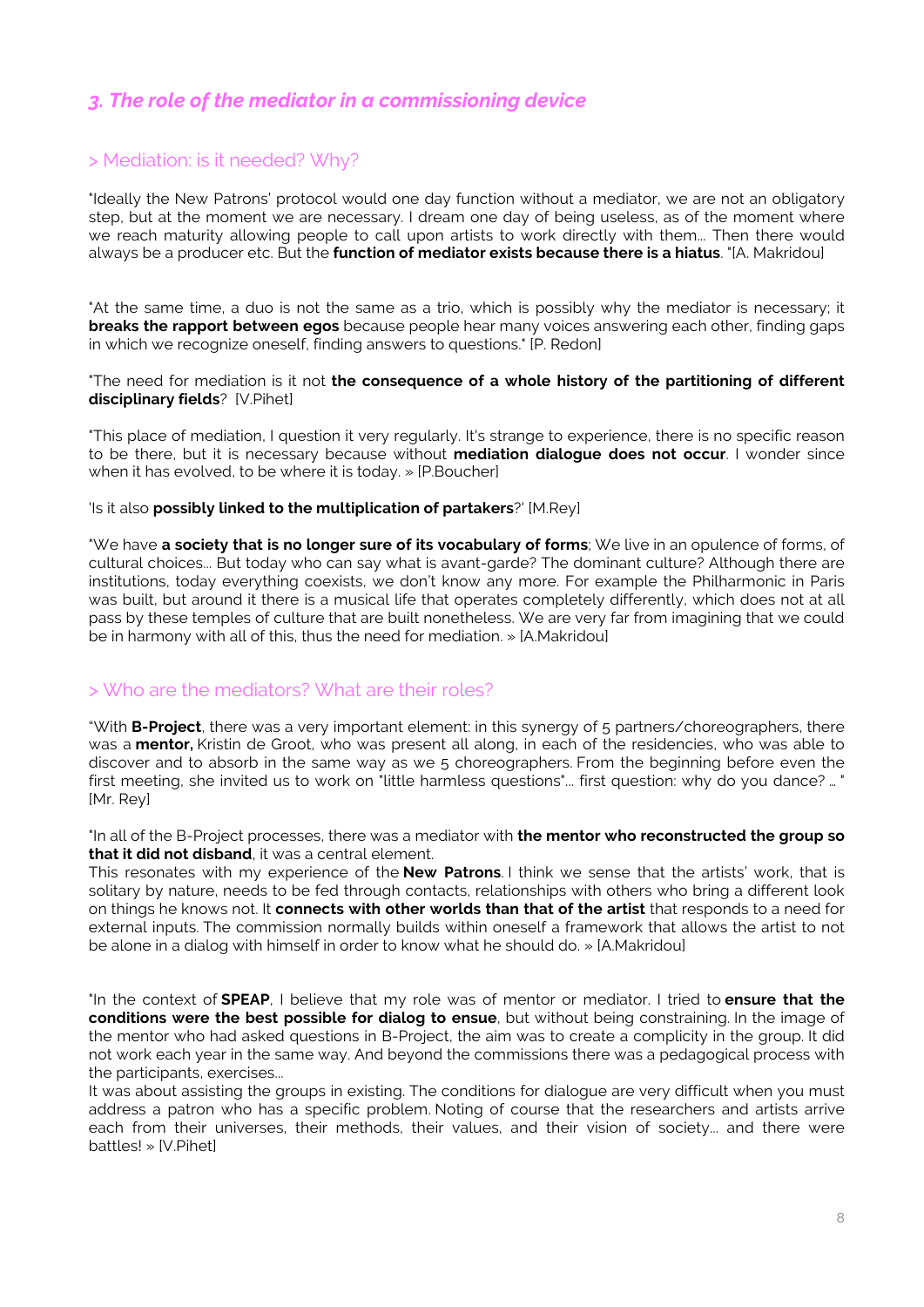"This is precisely what is interesting; **it creates a co-construction device**, this means that one cannot implement as one would alone, one is forced to negotiate. In addition the time frame is restrictive. So one is forced to move from ones practice, it is violent and destabilizing, but it is when one "lets go" of something that one can begin really building with others." [A.Henry]

In the case of **architecture**, we also find this place of mediation. I have with me this self-portrait book by Jean Prouvé. It explains that in 1982 a big company came to Nancy where he had his studio, and ousted him. From then on, he says he no longer feels happy, he feels deprived of his way of functioning: "When I lost this tool, I found myself enrolled in the same position as architects. Very quickly I realized that we could do nothing well because the **process between creation and execution was not good**. It functioned poorly. […] But it subscribes to the ethical principles of the order of architects, the architect must not compromise with the contractor."

There is a history of mediation within this: the architect fashions a project, delivers a design but often does not directly exchange with the rest of the actors such as the construction company. A technical studies office will perhaps misinterpret his idea, and this can thus suggests that the architects' work is poorly done. Many things can happen without the architect knowing about them. It may be that sometimes the architect 'does not want to know' because if he knew he would find himself in an ethically incorrect position. At this point, the contractor, who shall ensure his own interests, offers a solution meeting his expertise, and that he does has not always find an interest in changing, because in any case he does not necessarily know the architect.

We see here that Prouvé, already in 1982, described some of the problems found in this stifling machine and somewhere he already indicated the limits of this framework. The Paris Philharmonic, carried out by the studios of Jean Nouvel, is one example: the **procedure**, the habit of lowering the prices so that the architect is paid less...

With regards to all of this, the New Patrons offer a different way of digging into the reality of the commission." [S. Garcia]

"I am convinced that there are numerous projects that are built in the manner of the New Patrons, but that we don't know of as they are not identified as such. We have a common platform with which we can make visible what we are doing. But it is certain that here and elsewhere there are many projects launched from an initiative where people get organized, **someone undertakes the role of mediator**, and they put things into place. I really want to know these other cases, these other worlds. It is very important to also learn how things are done elsewhere. » [A.Makridou]

## *4. Which conditions for a working commissioning device?*

## > The adaptability or flexibility of the process

"For me, and for the Briqueterie, a commission involving several countries is **a system of relations**. In the case of B-Project, it was firstly the dance organizations and the Bosch foundation that took the first steps. Then venues, partners, artists, built the pathway, which had been **constantly adjusted**, fed by the participants of the project, according to the desires of the partners. There are relationships between everything that we've produced throughout the research process, and all the way to the end, with the communities with which we place the projects. » [E.Bisaro]

"We should be able to propose from an **observation of reality**, to give rise to forms from the organic lifestyles that pre-exist; the relationship between artists and people on site should be in a form of plasticity (rather than project engineering that creates a reciprocal expectation of things that need to occur in such-and-such a way). » [P.Redon]

---

"In general the projects change along the way, it's inevitable. They are long projects, the intent is formulated in a fixed fashion and during the time we work together, it becomes something else. Most often, **projects that go all the way go largely beyond what was expected at the outset**. This is what feeds us in the world of creation. » [A.Makridou]

<sup>---</sup>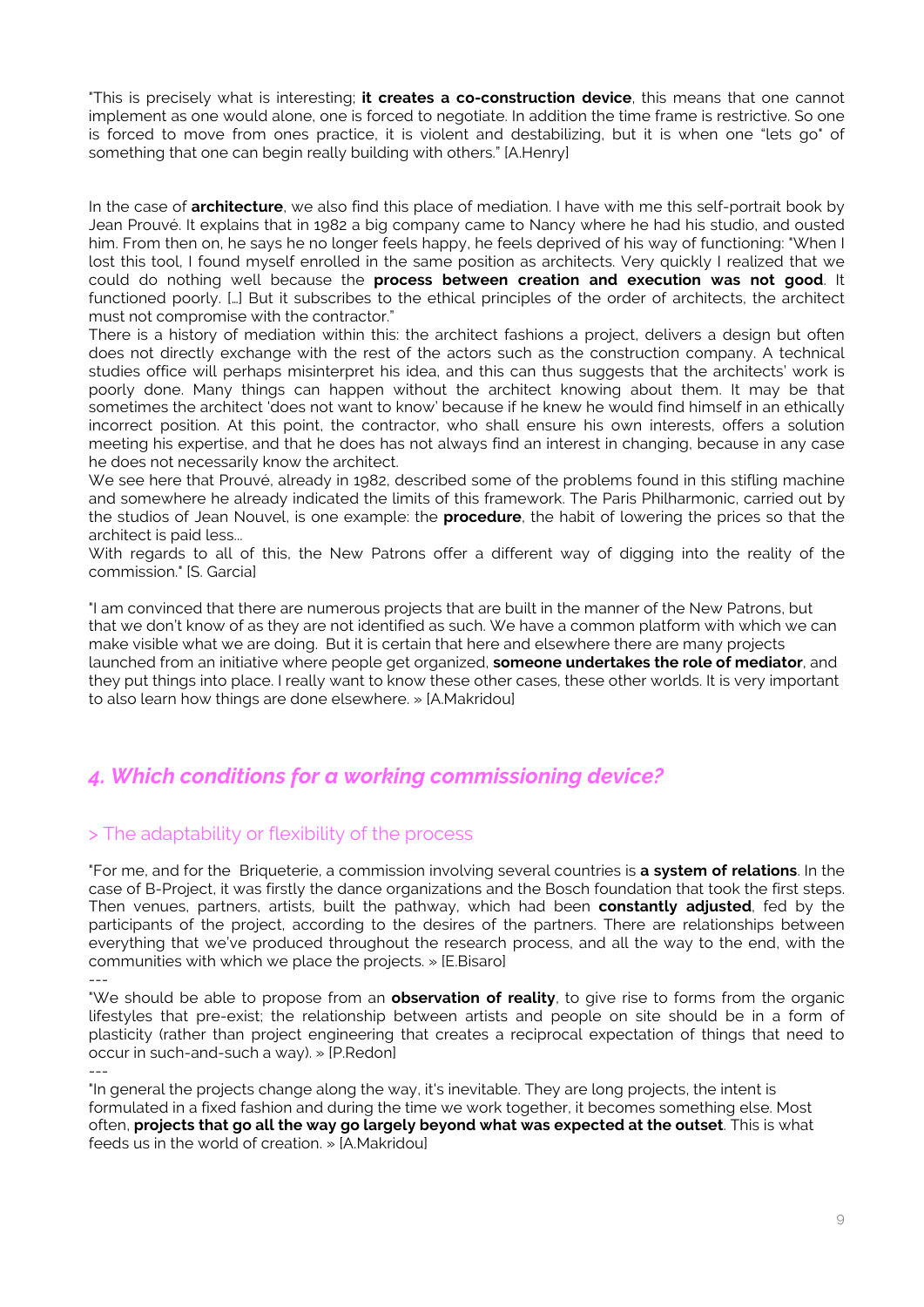## > The posture of the artist or group that responds to the commissioning

**Solid before the 'system': "**The posture of the artists faced with this procedure interrogates me. With the New Patrons, we most often work with artists having a certain notoriety. There was a kind of disillusionment on my part: the times where I wanted to work with younger artists, or artists at the beginning of their careers, the system is so powerful that these early-career artists must deploy all of their energy in order to construct, they are in this race, like athletes or young dynamic entrepreneurs, so they have little mental availability and time to understand exactly what it means to engage in a commission with the New Patrons. » [A.Makridou]

*Ready to assume a societal responsibility: "*We are in a state of demobilization and disinvestment of all parties. Art and artists are sometimes disinvested of their social responsibility, encouraged to work on behalf of a too isolated art. On the other side are the actors of civil society – a quantity of commissioners – that are disinvested of desire. Desire is not just something personal, but also a societal responsibility. The commissioning process can constrain by the assigning of roles, it empowers, so that makes a huge difference and I that find very important. » [V.Pihet]

## > Creating the conditions of a real co-production

"The challenge today is to establish the conditions for the co-construction of a co-work... without necessarily crushing the skills and characteristics of the different disciplines, which have developed and forged over centuries, and that are also needed." It is complicated because **it is a negotiation**. One must not abandon ones' own skills, but must make them shareable, and to **share them to respond to a problem or a situation posed**. It is still far from achieving this, these meetings are not so simple, the collaboration between artists and researchers is not new, but arriving at letting go of the idea that scientists have a more stabilized knowledge, this is not evident either. Social sciences are also in crisis today.

(…) This also involves **formulating practices**, because we don't necessarily realize that we don't "unravel" our modes of operation. So, to not withhold from unravelling to the smallest of details, this is a necessary first step towards coproducing; there is a tendency to say what we are doing, rather than accurately describe practices, gestures etc.

We resorted **to description tools** inspired by those that came from Bruno Latours' field of research, the Science Studies; looking at how scientists work, observing very concretely how they work, their daily motions, it is completely different than talking about the themes on which they work; It's about unravelling all the complexity of a practice (...) Of course the problem with co-production is that it takes **double the time**. » [V.Pihet]

"It is about adopting **an anthropologists' rapport to observation** of science: what do I do when I talk? What effects does it produce? It is being aware that one should always build with others, observe in order to build in common. » [S.Garcia]

"The interest in these processes is that it requires going where we naturally won't. It requires formulating. It is demanding but brings a quality, a depth, an understanding of what we do, how we talk about it, etc. These are valuable tools because they allow working several things at the same time.

(…) More widely the question arises of **the relationship between what is produced, the production framework, and the various parties involved**; all of this is always interconnected, the issue of what to take from outside as constraint, or what do we seek to produce and what kind of constraints to put in place to ensure that the process is moving in one direction or another. » [A.Henry]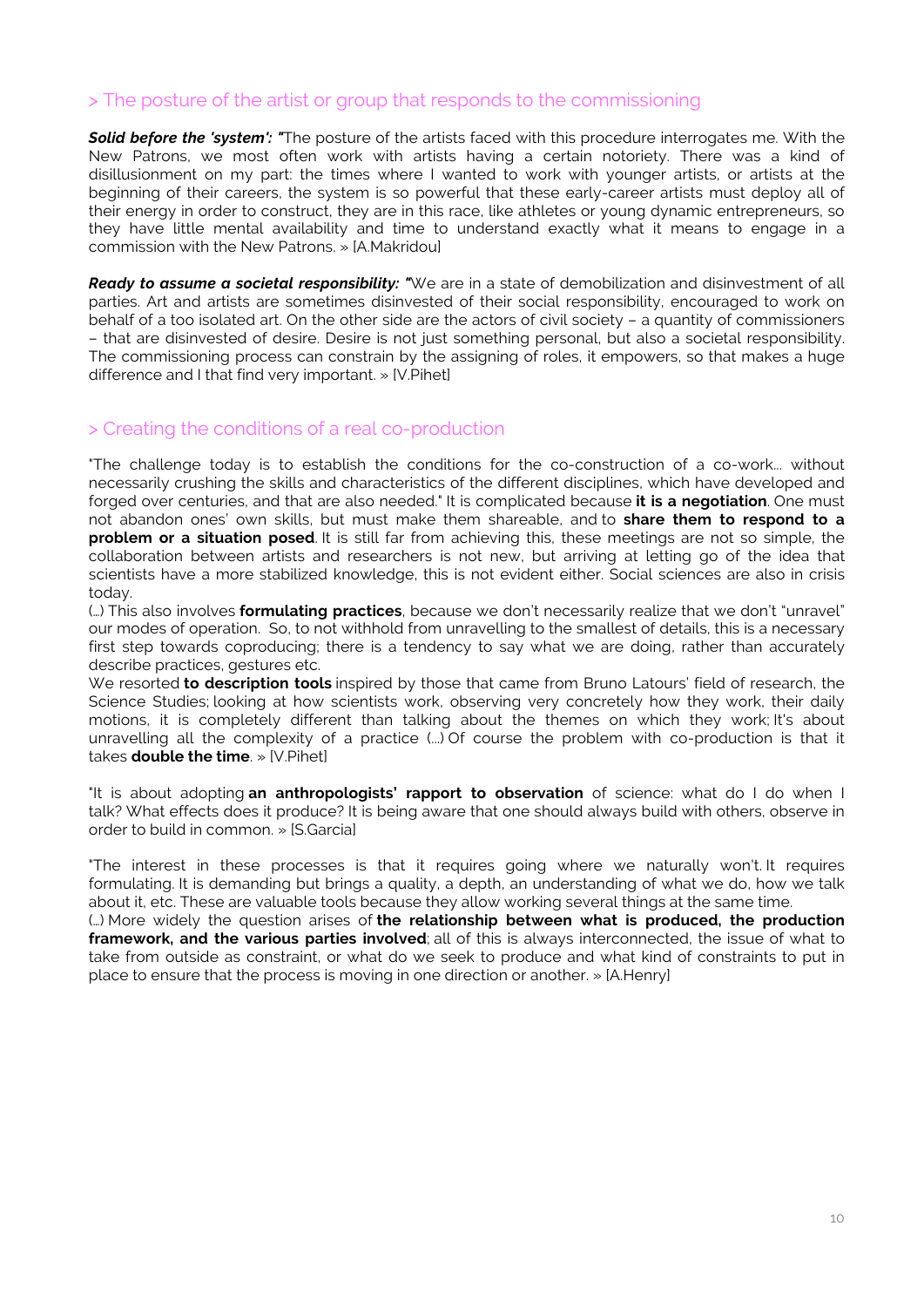## *5. What did it produce? Which were the effects?*

## > The creation of a stand-alone piece

"I was able to have feedback linked to the fact that the work is considered in a particular way because it was a commission. But I consider that it has as much value as if it was born of my own initiative. For me the place of alchemy is the world of Bosch, who met my obsessions on the monstrous, on creatures... questions already present since the beginning in my work; It is **a place that I picked, deployed and that I continue to deploy**. Today *CURIOSITIES* lives beyond the distribution among B-Project partners, it is a piece in the repertoire of the company, in the same way as the previous two creations. "[Mr. Rey]

## > The creation of sustainable links, a network of partners

"What triggered this project, are all the relationships with museums. Here with the Louvre and the MacVal, two very different museums **that work in a completely different way, but in this project they both succeeded in working with us**.

Thereafter, the partnership continues, with a European project which received funding from the European Commission. We are working on participatory projects, in spaces outside of the theatre, with the same partners as for B-Project and 8 associated museums in Europe, in the partners' cities. » [E.Bisaro]

## > A confrontation at the 'reality' of a territory

"All these adventures are very difficult when they entail spaces not dedicated to the works - landscape, nature, urban spaces, public spaces... we face a multitude of problems that are not present when you have exhibition to produce in a dedicated place. Here each time we affront new problems, be they material, political, maintenance of works... in total immersion in the real world, **much more complex**. » [A.Makridou]

"For the Marche Sonore, it was at once the projection of the journey throughout the territory and what happens by confronting Pierre Redons' artistic practice to these spaces. The fact of projecting, of leaving... we are no longer in a place we can easily dissect; It is also embarking on a course that is like a voyage, and which is constructed along the journey. **The territory is no longer only a documentary medium but also becomes symbolic**. » [P.Boucher]

## > The conditions for the 'sustainable development' of an artistic career, beyond the time of the project

*Compared to your artist activity, if you put this experience in parallel (which seems to have a unique dimension in your path, because very rich, very dense) with the conditions in which you usually produce your work: what was different from the usual process of the choreographer that you are? [Questions asked by participants]*

"The company Betula Lenta was created in 2010. *CURIOSITIES*, the piece that resulted from the B-Project commission is the 3<sup>RD</sup> piece of the company. The two earlier pieces had been formed with support of the greater Parisian area. The B-Project experience allowed me to **connect to partners and European structures**, to understand, in connection with the structures' teams, the economic, social and cultural contexts of each of the countries, to understand modes of production, very different from one country to another.

The difference it is also that there were a little more means for the production, and this allowed, beyond touring, to think **of the 'extensions', beyond the commission**; moments generated in connection with the long-standing partnership with La Briqueterie, following the B-Project which allowed initiating **very specific links with a certain public**: the fact of dancing in museums, for 3 hours in improvisation, creates different connections with those present. There was also the creation of a link with the Louvre Museum for a danced conference, as well as at MacVal with audiences such as the social relays with which I had never worked so far.

For me it was **all new with respect to my path and that of the company**, exploration of the potential novelty. It supports some aspects of the work already present upstream of the project, but this also opens other places of exploration, really searching in other than the habitual universe of the company. » [M.Rey]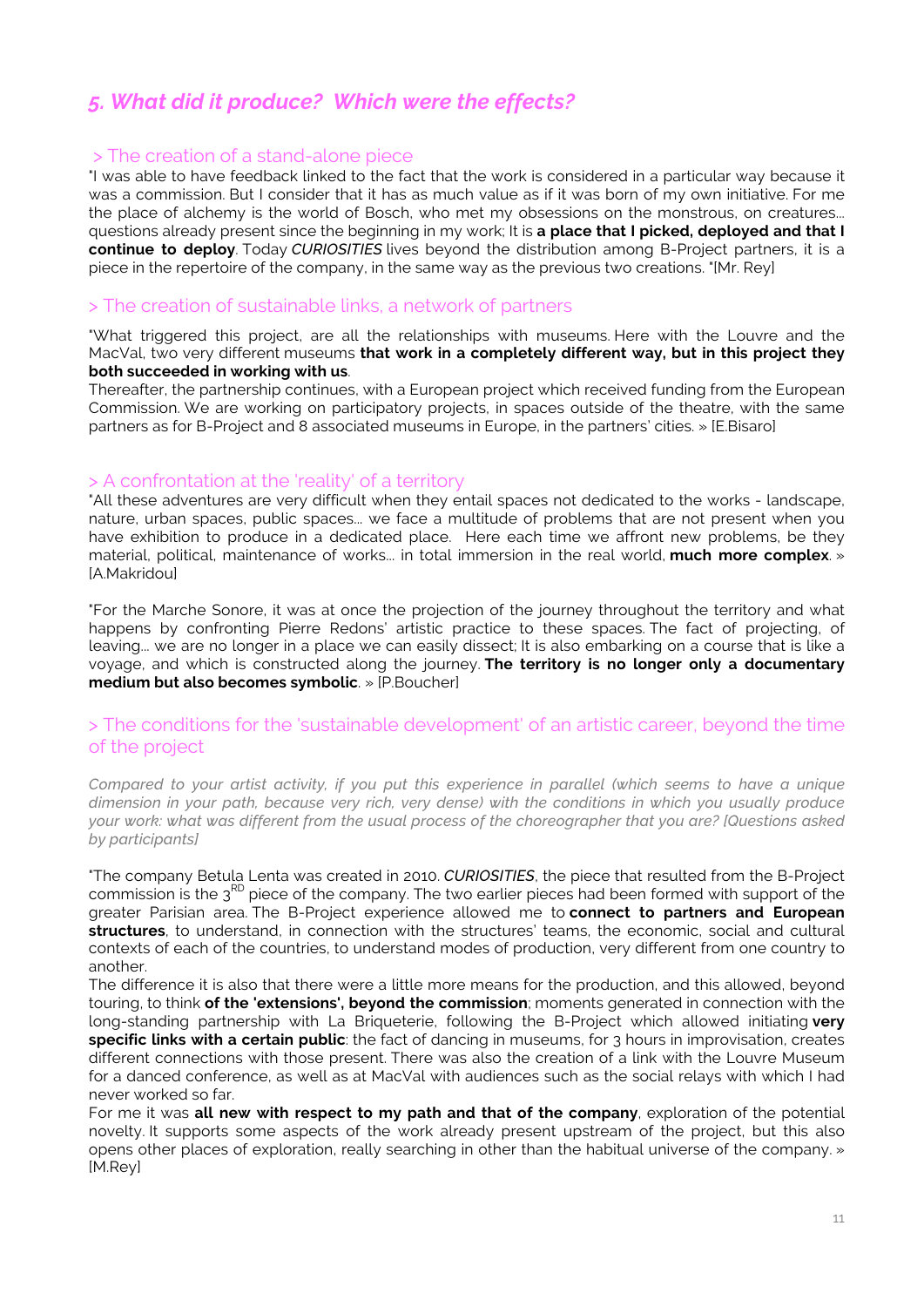## > The construction of a common language

"What is true is that at the end project (SPEAP), we could talk about the project, we could better speak with the partners, we had developed a language that allowed exchange, not only with patrons, but also to better explain the situation because we better understood it. ''It would be shame to look at a project via the prism of the performance and the results. Being able to **talk about a problem that we couldn't even formulate before**, it's a true step forward. » [S.Garcia]

## > Travel, transformation

"With the Marche Sonore, it also moved the framework of thought, including for me in Quartier Rouge. It is a work which is rather immaterial, not necessary adapted to the public space, but it is mobile, crosses a territory, is not something one can master by ones' observation. It was interesting to contemplate this questions in terms of public space with regards to a territory. In relation to a more standard commission (for example sculpture etc.), **it breaks the habitual codes**. » [P.Boucher]

"Yes in fact I find that these processes are not beneficial to only one of the parties, **everyone is forced to move**. '' Even the request as it is formulated, reformulated... it moves at all locations, everyone is put to work." [A.Henry]

"The Technical Services director of Epinay sur Seine told me at the end of the process that he had been transformed. It doesn't mean that he doesn't ask the same questions, he simply does not formulate them in the same manner. We are not going to resolve political life with a project, but he said for example that he no longer holds meetings in the same way, he tackles problems from other angles... **there was a transformation operating on him**, because he had this dialogue constraint, a regular exchange. » [V.Pihet]

## > Democratic spaces

"What we are going to live via the experience of a commission, I perceive it each **time as a small school of democracy**, with failures, misunderstandings, egotism... we experience, on the scale of a project, the difficulty of building a common dialog, a common conviction and of creating a work together.

Once this said, we do not escape the examination by the art world of what we are doing. Admittedly there is a democratic process that is being put into place, but the aim is to produce an artwork and the process does not absolve us either of the responsibility or of the ambition to produce a work that has meaning with regard to the history of art.

At the same time without this school of democracy, would there be a need to produce forms? I wouldn't see the point, the world is already full of forms, and to add one more is not in itself necessary. » [A.Makridou]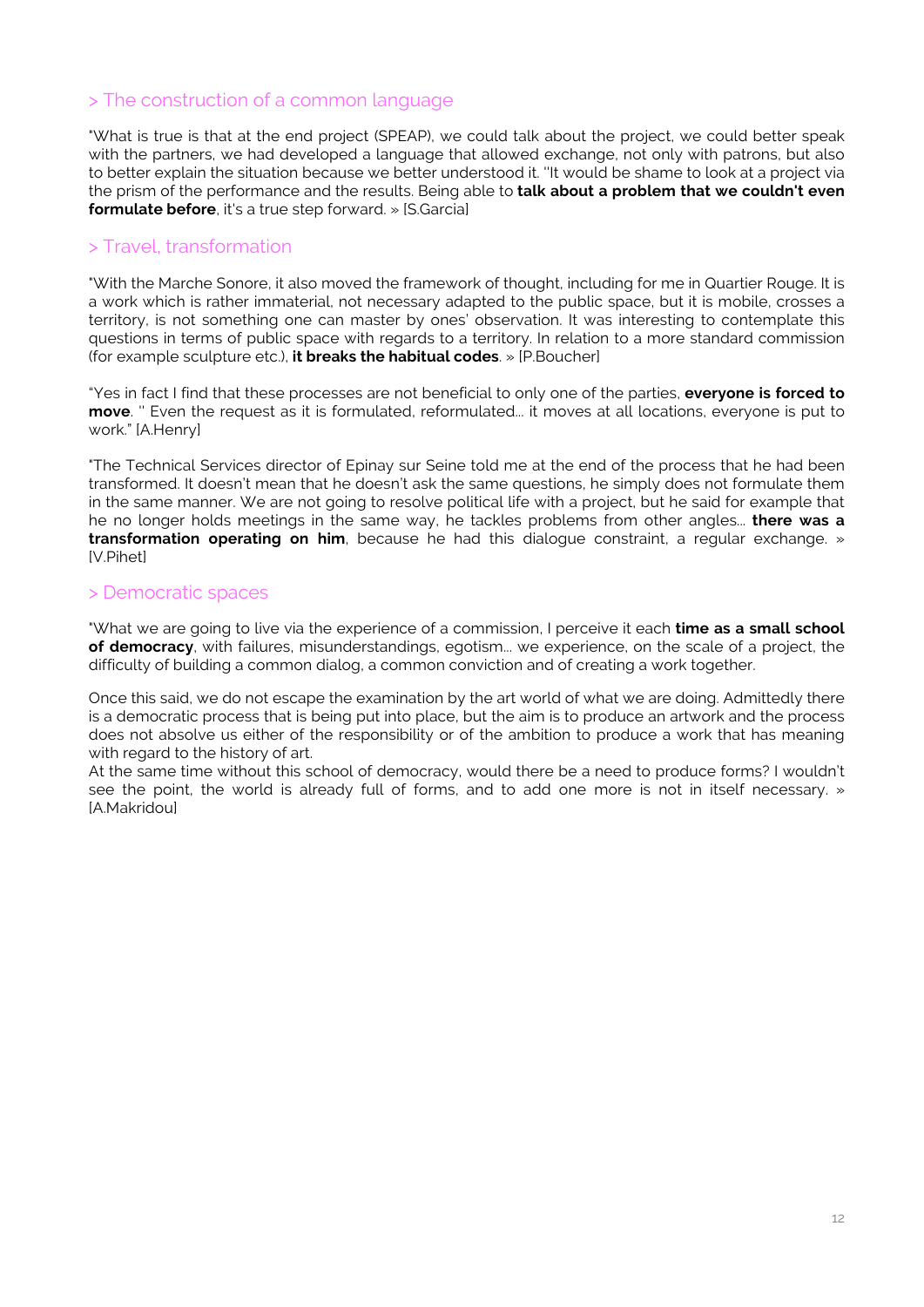## **Appendix 1 –** *Presentation of the participants*

## **Elisabetta Bisaro**

Elisabetta has worked in a programming and managerial capacity in the field of dance and the performing arts across three countries. After her initial steps in Italy, she rooted herself in Ireland as Programme Manager of Dance Ireland in Dublin for 6 years. During this post she was responsible for curating and managing the organisation's artistic professional programming and all international projects, including four EU-funded projects (Modul-dance, Tour d'Europe des choréographes, E-Motional Bodies & Cities, Léim). In 2012, she curated Made in Dublin, a special season of new dance performances, dance film screenings and talks to mark the inaugural event in Dance Ireland's 21st anniversary programme. Since September 2013, she has overseen the international development of La Briqueterie – CDC du Val-de-Marne in France. She is the president of PlanTS, an all-women arts organisation based in Trieste. Elisabetta holds an MA in Translation Studies from the University of Trieste, Italy. www.alabriqueterie.com

### **Pomme Boucher - Quartier rouge**

After studying at the Beaux-Arts in Rennes and Cultural Management at the University of Dijon,

Pomme Boucher has settled in Limousin where she has been working for the International Centre of Art and Landscape in Vassivière and for the artists' residence La Pommerie.

Since 2008, she has been developing projects for the public sphere in Quartier Rouge – a contemporary art and production organisation. In 2012, she designed the programme "L'Espace en présence" dedicated to experimentation and artistic creation in the public sphere; she has since been engaged in discussions and activities on this issue in the Limousin region.

Quartier Rouge is an NGO created in March 2006, in the rural region of Limousin, more precisely around what used to be the abandoned workshops surrounding the railway station of a small town called Felletin. Its aim is to be a tool for cultural development, in the sense of integration of artistic projects and their diffusion in a local reality, be it cultural, social, geographical or economical.

It defines itself as a platform for mediation and production at the service of artists, governmental or privates patrons. It defends art in its everyday dimension and in its ability to produce representations. One of its main topics of reflection is the role that art and the artists play in society. Quartier Rouge is thus interested in different areas: art in public space, the relation between art and territory, the approach to landscape and the social and participatory dimension of art.

www.quartierrouge.org

### **Samuel García**

Architect and independent researcher, he studied building engineering before studying architecture at the University of Seville. Having worked for several architectural offices in Seville he decides to focus on architectural research and he graduates in the MarchII program at Madrid's architecture school (Polytechnic University of Madrid) just before starting a PhD research supervised by Iñaki Ábalos.

He then move to Paris to be a student of the Sciences Po School of Political Arts created by Bruno Latour. He is interested in rethinking unorthodox mediations between practices, arts and research.

## **Anastassia Makridou-Bretonneau**

Born in Thessaloniki, she studied History of Art in Greece and in France and did the curatorial training course of Magasin, the National Art Centre of Grenoble. She was curator to the Picture Gallery of Thessaloniki during four years. In 1999, she founded Eternal Network, independent structure for art production and engineering, based in Tours (France). She accompanies various projects as curator and collaborates with several institutions in France and abroad on the programming of contemporary art events. From 2011 to 2013, she runned a programme of nine public commissions in Marseille, in the frame of the European Capital of Culture. Currently she is in charge of the cultural policy in the Fondation Daniel et Nina Carasso and she is the artistic director at the City of Paris for the new tram-line commissions project, under the scheme launched by Fondation de France called "Nouveaux commanditaires".

#### **Valérie Pihet**

Valérie Pihet co-founded and directed with the french philosopher Bruno Latour the Programme of experimentation in arts and politics (SPEAP) in Sciences Po Paris (2010 -2014). Since 2002, Valérie Pihet has collaborated with Bruno Latour on a number of other projects : she was in charge of coordinating the Iconoclash (ZKM, 2002) and Making Things Public. Atmospheres of Democracy (ZKM, 2005) exhibits, and founding the Sciences Po médialab (http://www.medialab.sciences-po.fr/fr/). She is a member of the advisory board of the Mobile Lives Forum, research institute initiated by SNCF (http://fr.forumviesmobiles.org/) and of the PARSE research group (Platform for Artistic Research Sweden) - http://www.parsejournal.com). She also works with numerous artists (Pierre Huyghe, Armin Linke, Myriam Lefkowitz, Anne Collod, Vincent Bergerat, Samuel Bianchini, Sylvain Gouraud etc.) as well as with researchers. She is the president of The Council (art agency), directed by Sandra Terdjman and Gregory Castera (http://www.houseofcouncil.org/). She is the co-funder of Dingdingdong – Institute of coproduction of knowledge on Huntington's disease, with Emilie Hermant in 2012(http://www.dingdingdong.org/). Since 2015, she is developing consulting on coproduction of knowledge and articulation between arts, research and society.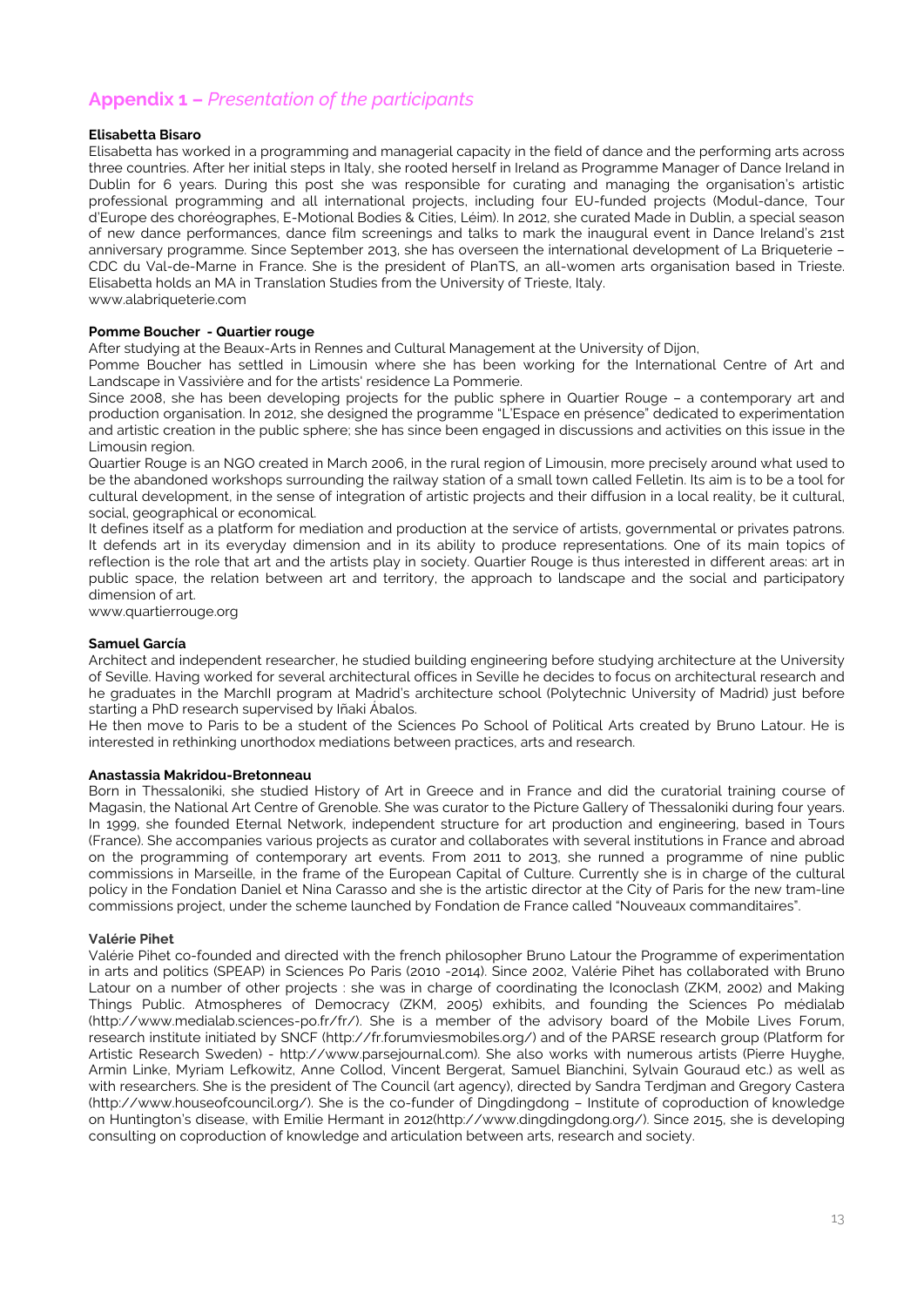### **Pierre Redon**

### WALKING WITH YOUR EARS... Portrait by Christophe Domino

Pierre Redon makes art situated somewhere between the music of the spheres and ethno-social reality, between memory of past events and awareness of the immediate here and now. This intermediate state has become a distinctive style of expression, based on borrowing or reformatting impressions, recording the voices of people he meets on his journeys. Images, sound, music, topography, ethnography, walking, listening, observing, ecology, economics, politics and poetry, cultural traditions and utilitarian rationalism are all grist to his mill, all part of an examination of local customs, nature, rural and contemporary environments. The ground rock of this acoustic approach founded on sound and music, comes from practical experience devoid of formal preconceptions. Pierre Redon has known the Millevaches Plateau since boyhood and if today he sometimes plays at being a man of the hills, he does so in reaction to taking on the clichéd role of an artist. Refusing to be hemmed in by predetermined modes of production or ways of thinking he prefers to let personal experience nourish his art. Although his recent soundscape works are concerned with local communities and their environment, this should not be seen as a narrow vision, or rejection of the outside world but rather as an espousal of the dense and complex minutiae of our common experience of the world. At the very moment I write this article, Pierre Redon is far from his native Limousin, engaged in a project with communities in the Yemen and in Turkey. For the moment he has no pre-determined programme, just an urge to engage with other human lives and communities, perpetually sensitive to their surrounding landscapes and sounds, part of his specific aural approach to the environment that goes beyond mere political or ecological concerns.

Coming from a background in rock, electronic and improvised music, Pierre Redon has regularly collaborated with dancers and visual artists under the banner of the Oreille Électronique collective which he helped found and run between 1999 and 2004. This cross-disciplinary approach can be felt in much of his work today, involving not only sound but also drawing, film-making and since 2007, the creation of Sound Walks (or 'Marches Sonores' in French). The latter are both a significant development and natural consequence of previous work. Recorded voices and stories combine with ambient sound and music to create an atmosphere where documentary and sound composition mix and meld. The process implies considerable fieldwork, finding sites, interviewing local people, collecting sounds and then editing them before composing pieces and finally establishing a mechanism for the delivery of the finished recording. There is also the practical dimension of providing a physical trail for listeners/walkers to follow, complete with stopping points, way markers plus the participation and complicity of local inhabitants and municipal authorities. Any form of public art such as this requires social involvement of some sort. Here the raw material itself as well as the means used to express it are intimately linked with their human and topographical environment. As if to emphasise this, whether in the Vosges mountains, on the Millevache plateau or at Saint-Ouen-l'Aumône, the walks all start at local tourist information or art centres.

Together with other hybrid forms, walking has now fully acquired the status of an art form, encompassing corporeal movement, purposeful journeying across urban or rural landscapes, or used as a measure of time or a suspended moment. Pierre Redon's Sound Walks provide the listener with a route map marked with a dozen or more interactive or symbolic stops, each an invitation to stand still or carry-on walking whilst listening to recordings on a portable player that accompanies the map.

Listening to the player while still immersed in the sounds around you immediately creates a double world familiar to all adepts of personal stereo systems ever since the advent of the Walkman. Muffled sounds outside the headphones mingle with voices or noises coming from within, adding another layer to the physical sensations of keeping your feet moving, following signposted paths, searching for external indicators, all the while aware of the rhythm of your breathing, muscles moving, pushing your body onward (none of the walks are too tiring, I hasten to add). Invisible voices and waves of atmospheric electro-acoustic sounds sharpen your senses, present reality telescoping into subjective distance as you listen to interviews with local inhabitants as they recount stories nostalgic memories - concerning the things around you. These may be about local customs, farming practises, scavenging for plants, local oddities or souvenirs of urban, industrial or social life. For about a third of the circuit, listeners/walkers find themselves bathed in Pierre Redon's sound-world, which like augmented reality systems, induces a heightened state of consciousness though in this case without resorting to the sledgehammer of sophisticated technology.

Each Sound alk provides a genuine experience of the notion of soundscape as imagined by Raymond Murray Schafer and a host of writers, philosophers and artists (or as Pierre Redon would claim, as well as by many contemporary citizens). Aesthetic, didactic and critical issues conjoin here with local history and traditions, brought to life by a web of voices, memories and music in an open-ended form of artistic expression. Judging by Pierre Redon's next work, one that tackles the River Loire, this type of work can lead in many rich and surprising directions. www.pierreredon.com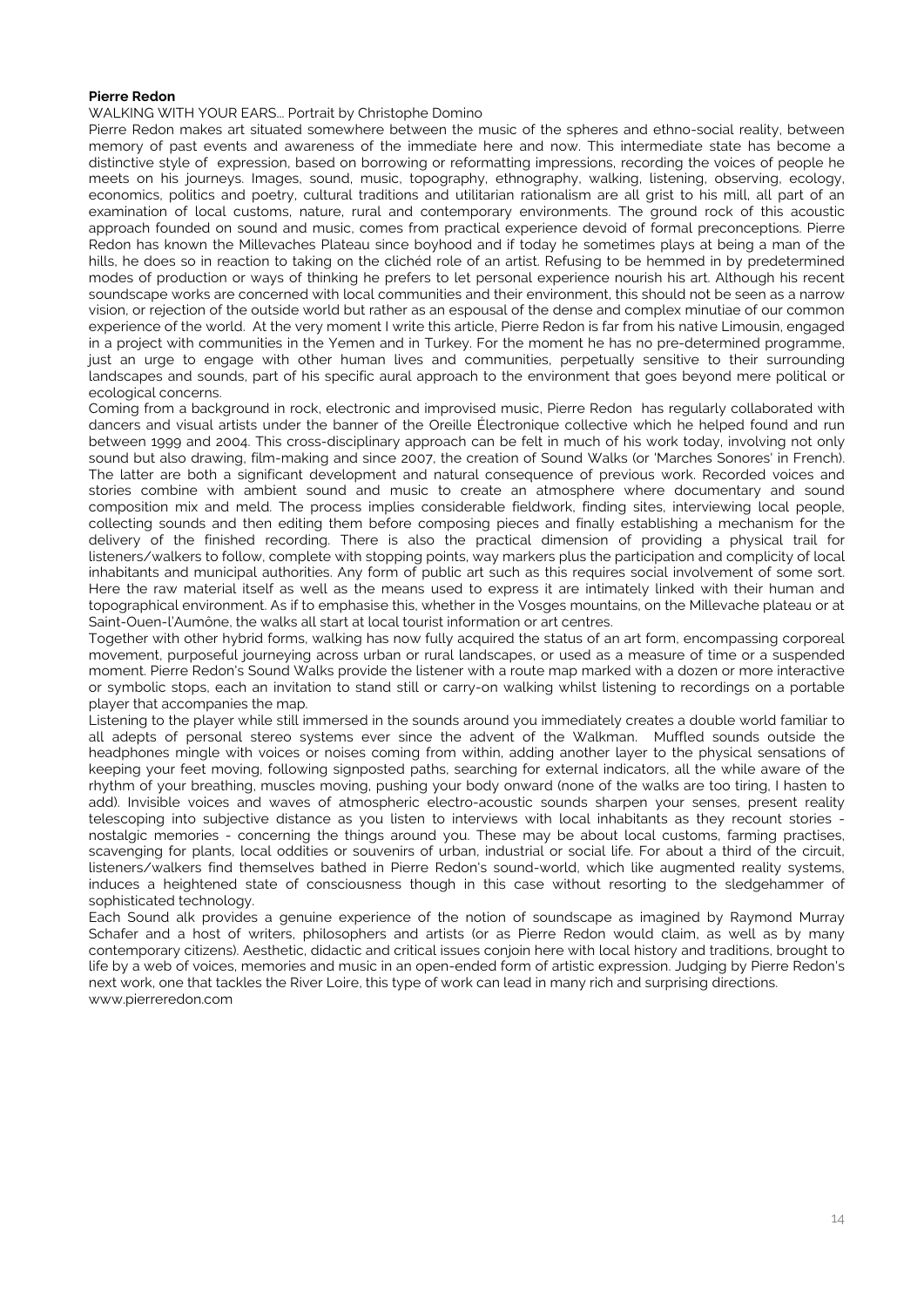### **Maxence Rey – Cie Betula Lenta**

Maxence Rey learned classical and contemporary dance at the Dance Conservatory of Lyon, France. Before becoming a dancer and a choreographer, she is the dance coordinator at Mains d'Œuvres, an art space in Saint-Ouen near Paris, and well before she is a project manager in the field of industrial IT. As a performer, Maxence Rey is involved since 2004 with the Compagnie Mossoux-Bonté and collaborates with Les Souffleurs – commandos poétiques.

She creates the compagnie Betula Lenta in January 2010 in Saint-Denis, near Paris and in March 2010, her first choreographic solo Les Bois de l'ombre, then in October 2012, the piece for three nude women Sous ma peau. She is award winner of the [Re]connaissance 2013 contest with the short version of this piece. In March 2013 she is invited by La Briqueterie – CDC du Val-de-Marne, to participate to the European project, B-Project, around Jheronimus Bosch's artistic work, and creates a trio, CURIOSITIES, in March 2014 at 's-Hertogenbosch (NL). Her new piece, the quintet, Le Moulin des Tentations (The Windmill of Temptations) was created in february 2016 at CDC Atelier de Paris – Carolyn Carlson.

Simplicity, sobriety, blurry zones and strangeness are words recurrent in the universes created by Maxence Rey. In each pieces, bodies are presented as they are, without fraud or embellishment. They are celebrated in fullness within their metaphorical power. She questions the essence of being, our condition as human beings, our latent monstrosity, without ceasing to track and capture the chaos that constitutes us. In her work, she is constantly exploring, investigating, and questioning what is human and what forms our zones of shade and light.

Maxence Rey's shows address the spectator's intimacy, they evoke certain emotions, images, sensations and convoke a knowledge that is profoundly embedded in them. Betula Lenta is part of the dance-theatre movement.

Sound, light and body maintain a permanent dialogue, establishing a tension that is rhythmical, spatial, sensible and poetic.

In the pedagogical actions, Maxence Rey positions herself as a transmitter of experience, of sensations, of discoveries, intentions and gestures. She proposes to participants ways of developing a singular dance and a type of presence, on themes related to the company's repertoire: Body and Feminity workshop, the workshops Inhabiting its own body, Inhabiting the bodies of Jerome Bosch, Overflowed bodies - overflowing bodies workshop.

Stemming from her desire to uproot choreographic forms from the theatre, like with her solo Les Bois de l'ombre, Maxence Rey proposes a series of site-specific experiences in museums. A danced conference in relationship with CURIOSITIES and Le Moulin des Tentations has been presented at Le Louvre in Paris and the MacVal Museum of Vitry-sur-Seine, within the thematic « Corps débordés – Corps débordants » (overflowed bodies - overflowing bodies).

Some interventions take the shape of performances like with CURIOSITIES solo : Galerie Municipale Jean Collet – Vitry-sur-Seine, Musée des Beaux-Arts in Angers, Musée Villa Médicis in Saint-Maur… thus multiplying the possibilities of showings and encounters with the audience.

Betula Lenta – Maxence Rey is artist associated with CDC Atelier de Paris – Carolyn Carlson during the 2015-2016 season and was artist associated, with micadanses Paris during the 2014-2015 season, with L'Etoile du Nord Paris from September 2012 to June 2015 with support from La Ville de Paris.

www.betulalenta.fr

#### **extrapole**

extrapole is a hybrid organisation specialising in the performing arts field.

Imparting and experimenting with various representations of the contemporary world, introducing new work,

supporting initiatives: extrapole aims to be a structure that serves artistic creation.

Our purpose is also inspired by the prospective necessity of a renewal of cultural action and practice particularly in light of local constraints and global geopolitical contexts.

Thus, engaged in a long-term reflection on the social and political implications of artistic practice, extrapole seeks to nurture a space for reflection and experimentation centered around the challenges relative to the fabric of art and its relationship to society.

The philosophy of cooperation is a cross-disciplinary element present in all of our activities.Through partnership building, it confronts a variety of devices and intercultural contexts.

www.extrapole.eu